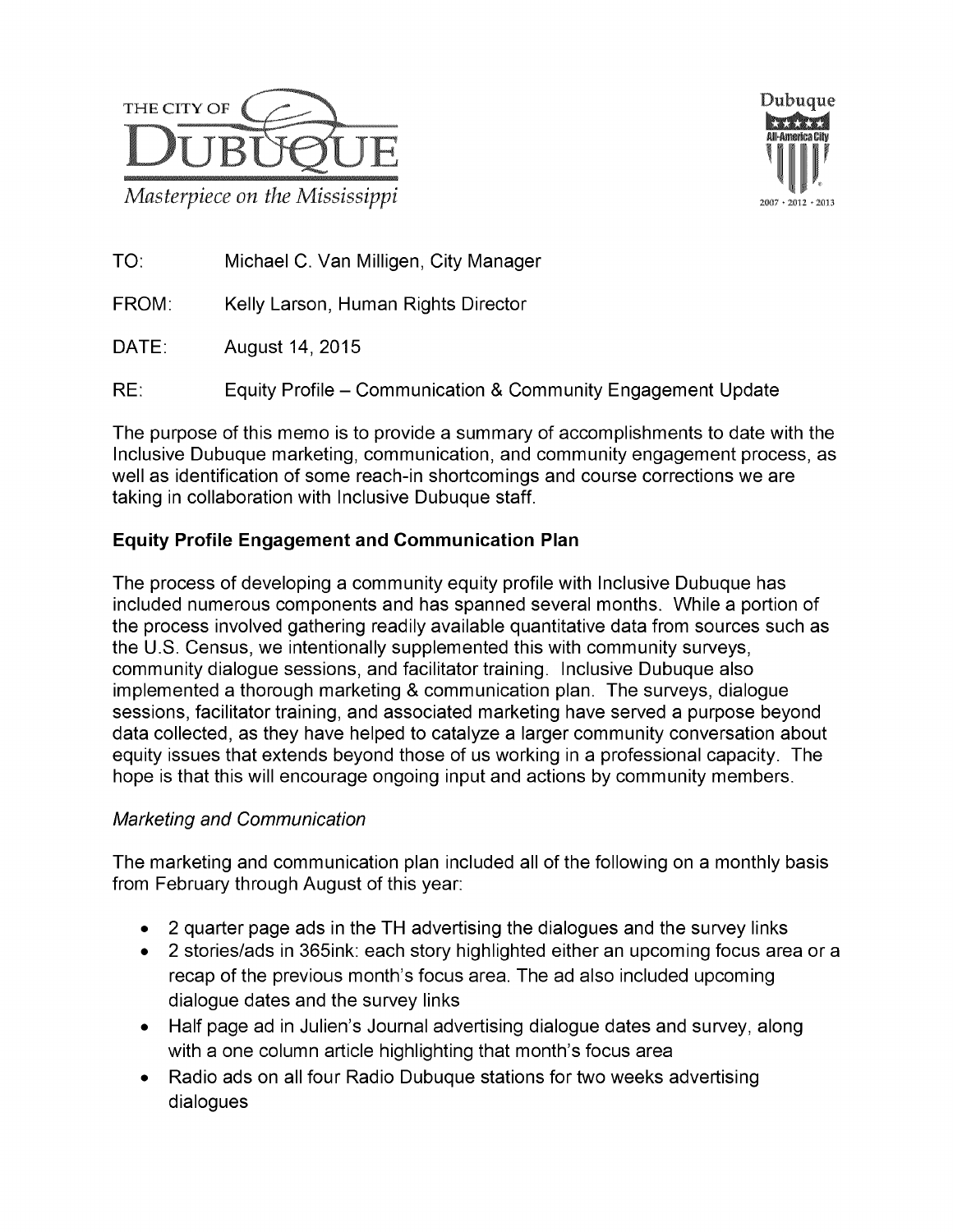- Inclusive Dubuque team member interviewed on Voices of the Tri-States
- E-mail blast advertising dialogue dates and survey.
- Monthly newsletter highlighted upcoming dialogues and updates on the equity profile (323 recipients)
- Social Media: promoted dialogues, surveys, local equity stories, national equity stories, and highlighted partners events/activities (ID page now has 414 likes)
- $\bullet$  Each month starting in March, a snapshot was published online.
- From March through May: 2 full page ads featuring a preview of the snapshot information were published in the TH
- From June through September: One full page ad featuring a preview of the snapshot information was published in the TH and then the full snapshot was printed and inserted into a Sunday edition of the TH
- Email addresses were collected at each dialogue to enhance the newsletter list
- Weekly email to network partners promoted dialogues and surveys and encouraged partners to share this information with their networks. (116 recipients).

In addition to the monthly actions above, additional items throughout the seven month period included:

- City of Dubuque distributed one pager for equity profile in utility bill inserts in **February**
- Story in the March Julien's Journal written by Dan McCarthy about Inclusive Dubuque and the equity profile
- Story in the May Julien's Journal written by Dan McCarty about Inclusive Dubuque
- Posters created and displayed at various locations around downtown displaying the dialogue dates and survey links
- $\bullet$  Flyers created for reach in groups to be translated and distributed
- Story in the TH on 2/11: "Dialogue: Racial income gaps remain"
- Story in the TH on 2/18: "Inclusive Dubuque aims to boost workforce"
- Story in the TH on 3/9: "Inclusive Dubuque seeks community input" (From news release sent out)
- Story in the TH on 3/11: "Affordable-housing concerns building?"
- Story in the TH on 4/16: "Crisis situation' in mental health services?"
- Story in the TH on 5/28: "Housing not affordable for renters"<br>• Story in the TH on 7/12: "A place to call home"
-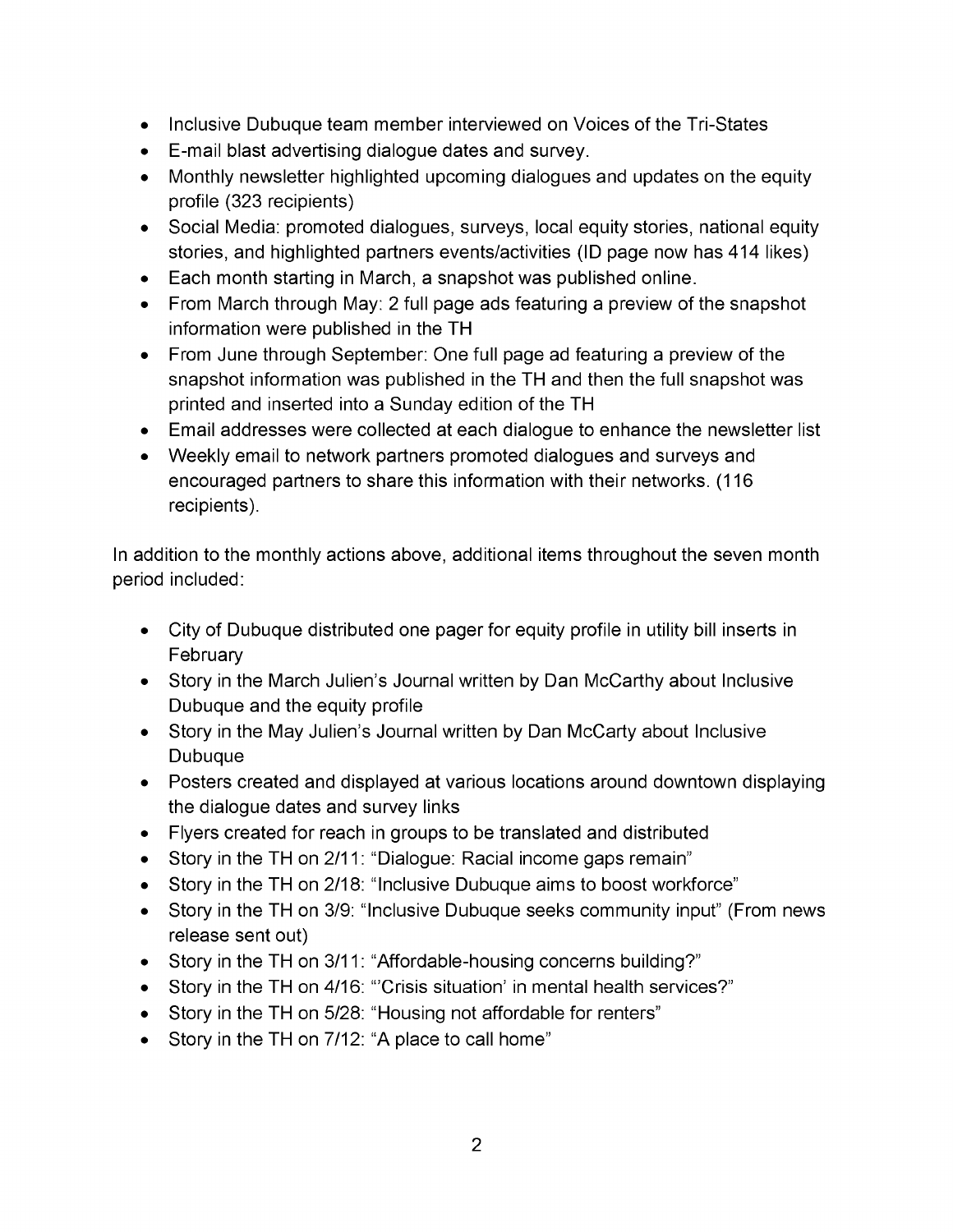### Dialogues and Surveys

Thus far, participation in the monthly dialogues and surveys has been as follows:

- Total dialogues held: 60 (includes those scheduled for August)  $\bullet$
- Total dialogue attendees as of July 2015: 527
- Total surveys taken as of July 2015: 1,650
- $\bullet$  Total trained facilitators as of July 2015: 24
- Total sign ups to stay connected as of July 2015: 305

The demographic breakdown for survey participants as of August 11, 2015 follows on the next page. This is subject to change, as we continue to receive surveys.

| <b>Gender</b>               |        | Veteran?                  |        |
|-----------------------------|--------|---------------------------|--------|
| Male                        | 41.76% | Yes                       | 8.50%  |
| Female                      | 57.85% | <b>No</b>                 | 91.50% |
| Unsure                      | .39%   |                           |        |
|                             |        | Neighborhood              |        |
| Age                         |        | Downtown                  | 15.51% |
| $<$ age 17                  | .45%   | Point                     | 4.43%  |
| Age 18-21                   | 3.35%  | North End                 | 11.52% |
| Age 22-30                   | 19.55% | South End                 | 9.49%  |
| Age 31-40                   | 21.87% | Hill/College/Hosp. 14.72% |        |
| Age 41-50                   | 21.68% | <b>West End</b>           | 25.80% |
| Age 51-60                   | 20.71% | Outside Dubuque 18.35%    |        |
| Age 61+                     | 12.39% |                           |        |
|                             |        | <b>Tenure in Dubuque</b>  |        |
| <b>Race/Ethnicity</b>       |        | $< 5$ years               | 23.34% |
| Asian/Pac. Island           | 1.57%  | 5-10 years                | 14.73% |
| Black/Afr. Amer.            | 11.54% | $11-20$ years             | 14.73% |
| Hisp./Latino                | 2.39%  | $> 20$ years              | 47.21% |
| Native Amer.                | .55%   |                           |        |
| White                       | 83.95% | <b>Education</b>          |        |
|                             |        | < High School             | 3.59%  |
| LGBTQ?                      |        | High School               | 17.82% |
| Yes                         | 4.92%  | Trade/Tech/Voca.          | 7.38%  |
| <b>No</b>                   | 95.18% | Associates                | 9.33%  |
|                             |        | <b>Bachelors</b>          | 32.05% |
| <b>Mental Disability?</b>   |        | Advanced                  | 29.83% |
| Yes                         | 6.58%  |                           |        |
| <b>No</b>                   | 93.42% | <b>Household Income</b>   |        |
|                             |        | $<$ \$25,000              | 19.93% |
| <b>Physical Disability?</b> |        | \$25,000-\$49,999 18.54%  |        |
| Yes                         | 8.57%  | \$50,000-\$99,999         | 34.72% |
| <b>No</b>                   | 91.43% | \$100,000+                | 26.81% |
|                             |        |                           |        |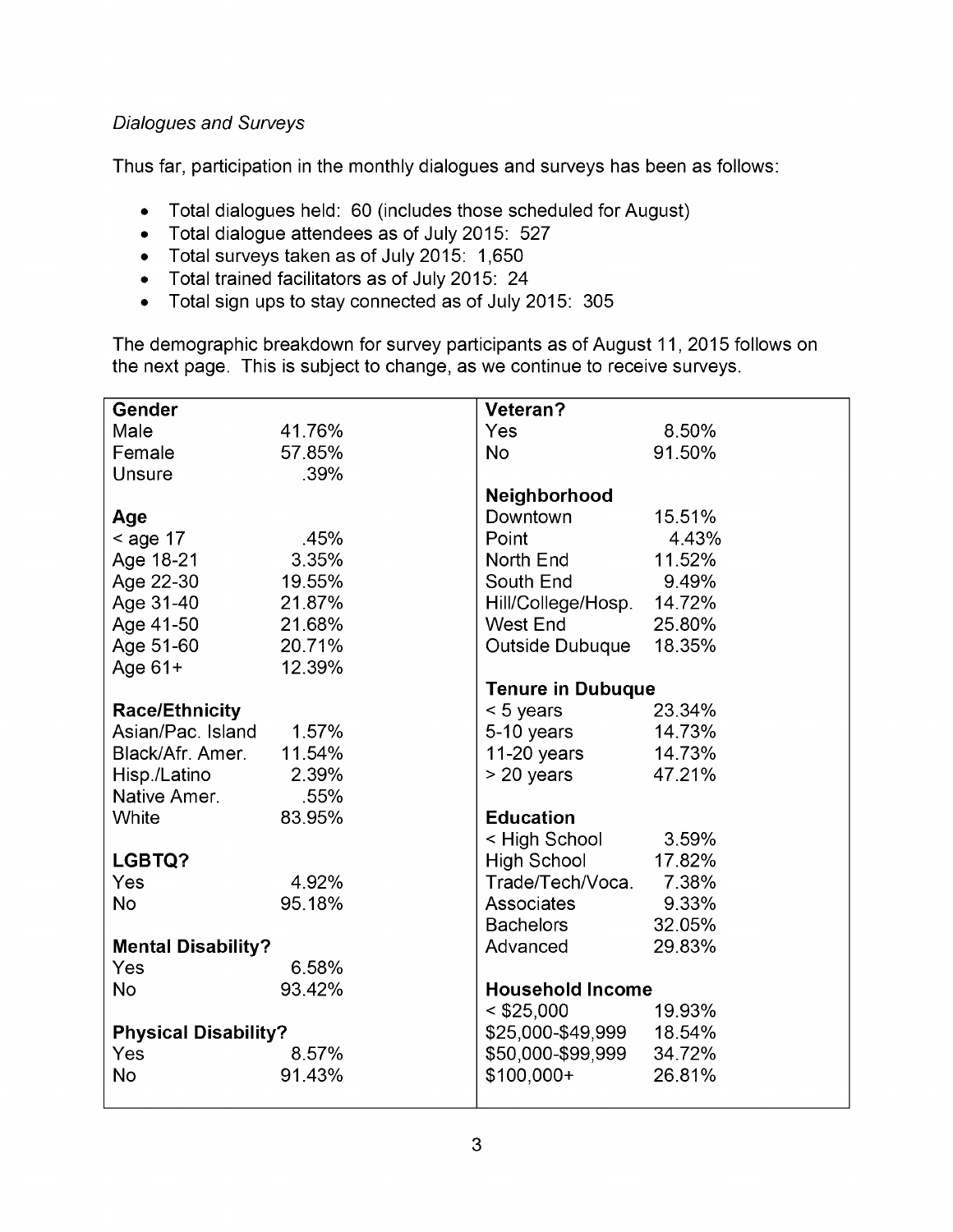| Religion              |         | <b>Marital Status</b>   |        |
|-----------------------|---------|-------------------------|--------|
| <b>Atheist</b>        | 3.98%   | Married                 | 59.28% |
| <b>Baptist</b>        | 2.10%   | Widowed                 | 1.71%  |
| Christian             | 17.35%  | Divorced                | 9.56%  |
| Hindu                 | .72%    | Separated               | 1.96%  |
| <b>Jewish</b>         | .51%    | Never Married 21.86%    |        |
| Mormon                | 1.30%   | Unmarried, Cohab. 5.64% |        |
| Muslim                | $.87\%$ |                         |        |
| Protestant            | 13.38%  | # < age 18 in Household |        |
| Orthodox              | 1.16%   | Zero                    | 51.08% |
| Roman Catholic        | 36.88%  | <b>One</b>              | 17.42% |
| <b>None</b>           | 21.76%  | Two                     | 19.95% |
|                       |         | Three+                  | 11.55% |
| <b>Household Size</b> |         |                         |        |
| 1 in household        | 16.23%  | # age 65+ in Household  |        |
| 2 in household        | 33.72%  | Zero                    | 84.04% |
| 3 in household        | 18.30%  | <b>One</b>              | 7.79%  |
| 4 in household        | 21.55%  | Two                     | 6.40%  |
| 5+ in household       | 10.19%  | Three+                  | 1.76%  |

#### Supplemental Reach-In Efforts and Course Corrections

In addition, because we recognized that some groups may not be effectively reached through the above methods, we supplemented this approach with a "reach-in" plan. The plan focused on reaching members of traditionally marginalized communities through a series of events being led by and with these communities from May through August. Logistics included the need to connect with leaders within various groups, work with leaders to develop a culturally appropriate process, negotiate the parameters of participation, develop a condensed survey covering all topics, have the survey translated into Spanish and Marshallese, and have staff available at events to conduct the dialogue session or hand out and collect surveys.

Our early efforts to implement the plan in May had limited success due to a combination of miscommunication, miscalculation of the amount of time needed to properly prepare, challenges with adapting to community member needs, and failures in staff followthrough. Specific shortcomings that we have adjusted our plan to address include:

- We created the plan only days before the first event, Cinco de Mayo, and were unable to have all of the necessary information ready for the event. We are compensating for this by working with LULAC and a community leader who attends St. Patrick's Spanish mass to host events in early-to-mid September that will help us to reach Hispanic/Latino community members.
- The survey a community member translated into Marshallese for us was misplaced, resulting in the survey not being available for the Marshall Islands Constitution Day. This community member has worked with us to translate the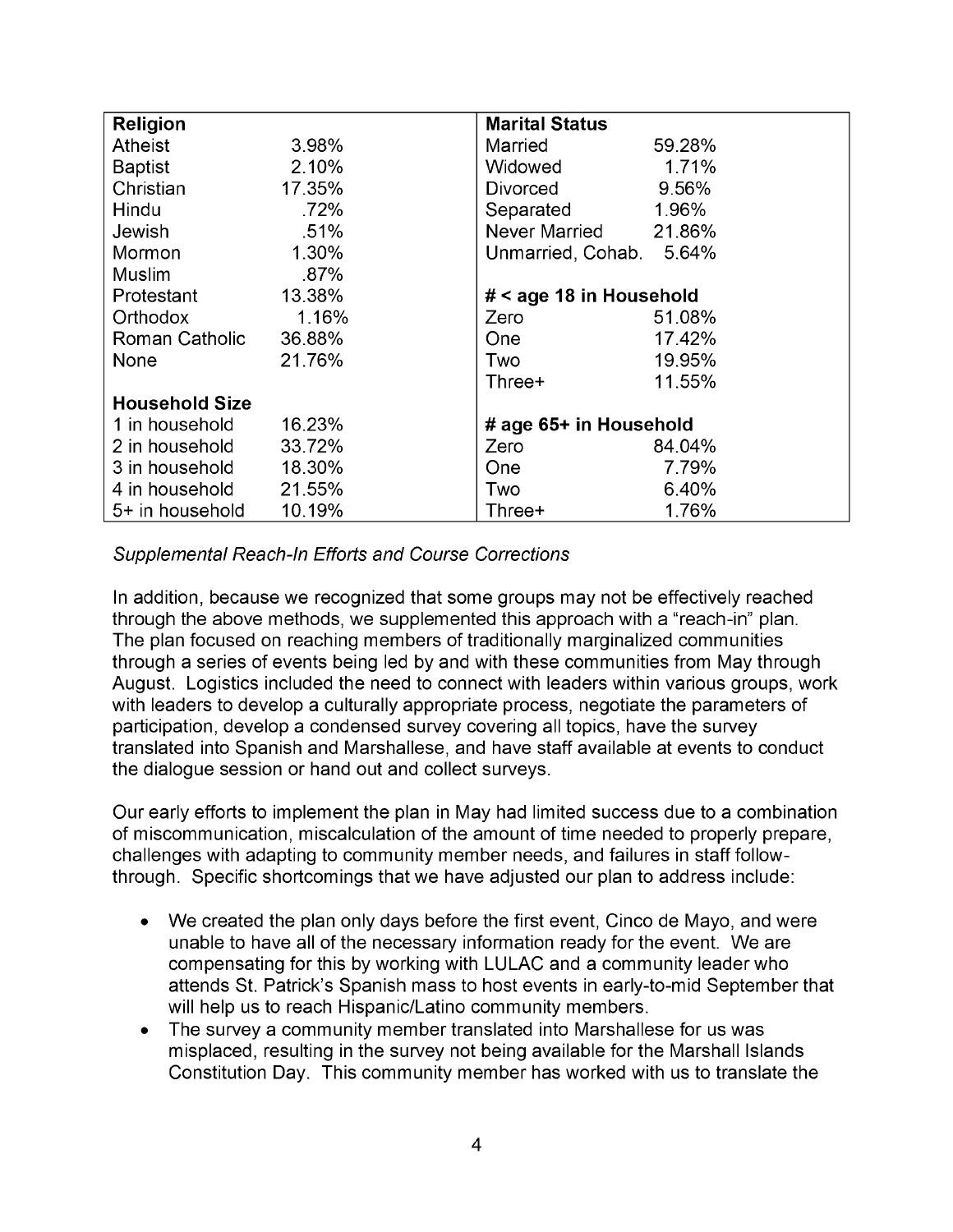survey a second time and is distributing and collecting it through family events and community birthday parties during the month of August.

- A staff hospitalization resulted in last minute coverage of PrideFest by another staff member, with only one survey being completed and returned. We are working with LGBTQ community members who are hosting an event October 10 to see if we might share preliminary profile results while also gathering their input on what we have missed that is particularly relevant to the LGBTQ community.
- The neighborhood safety survey was distributed at Juneteenth, with good participation, but we had hoped to distribute the condensed survey covering all topics. We have hosted one dialogue with NAACP members and have another scheduled, and are working to schedule a session with 4 the People as well to ensure input from the African-American community.

Our plan also includes the following:

- Six African residents participated in a dialogue in May, and have also decided to continue to meet as an ongoing Dubuque African Diaspora group.
- Survey and dialogue is scheduled at a private gathering of Filipino residents on August 8
- Survey will be distributed and collected at Friends of India celebration on August 14.
- Survey and dialogue is scheduled with the Tri-State Muslim group for September 12.
- $\bullet$  Children of Abraham is considering whether they would like us to attend their September meeting.
- We have spoken with leadership at the Dream Center and Dubuque Area Congregations United, and they have declined to host a special dialogue for their audiences at this time due to time constraints, though some of the leaders from those organizations have participated in the various community dialogues.

As these events occur, we will be evaluating the successfulness of our efforts to help inform future action planning approaches with these communities.

# Engaging City Departments as a Network Partner

Intentional efforts have been made inside the organization to engage City staff in the Inclusive Dubuque efforts as well. In January of 2015, we established an Inclusive Dubuque Core Team within the City organization to specifically focus on identifying ways in which the organization is already contributing toward this vision, as well as identifying areas for improvement. From January through April, the team met with Leadership Team members within each City Department. During these meetings, we provided an overview of Inclusive Dubuque, answered questions about the initiative, gathered leadership's ideas on where they see their work connected with Inclusive Dubuque's focus on diversity, equity, and inclusion, and identified a department champion who would be the point of contact as the initiative moves forward both inside the organization and out in the community. The results of these meetings were